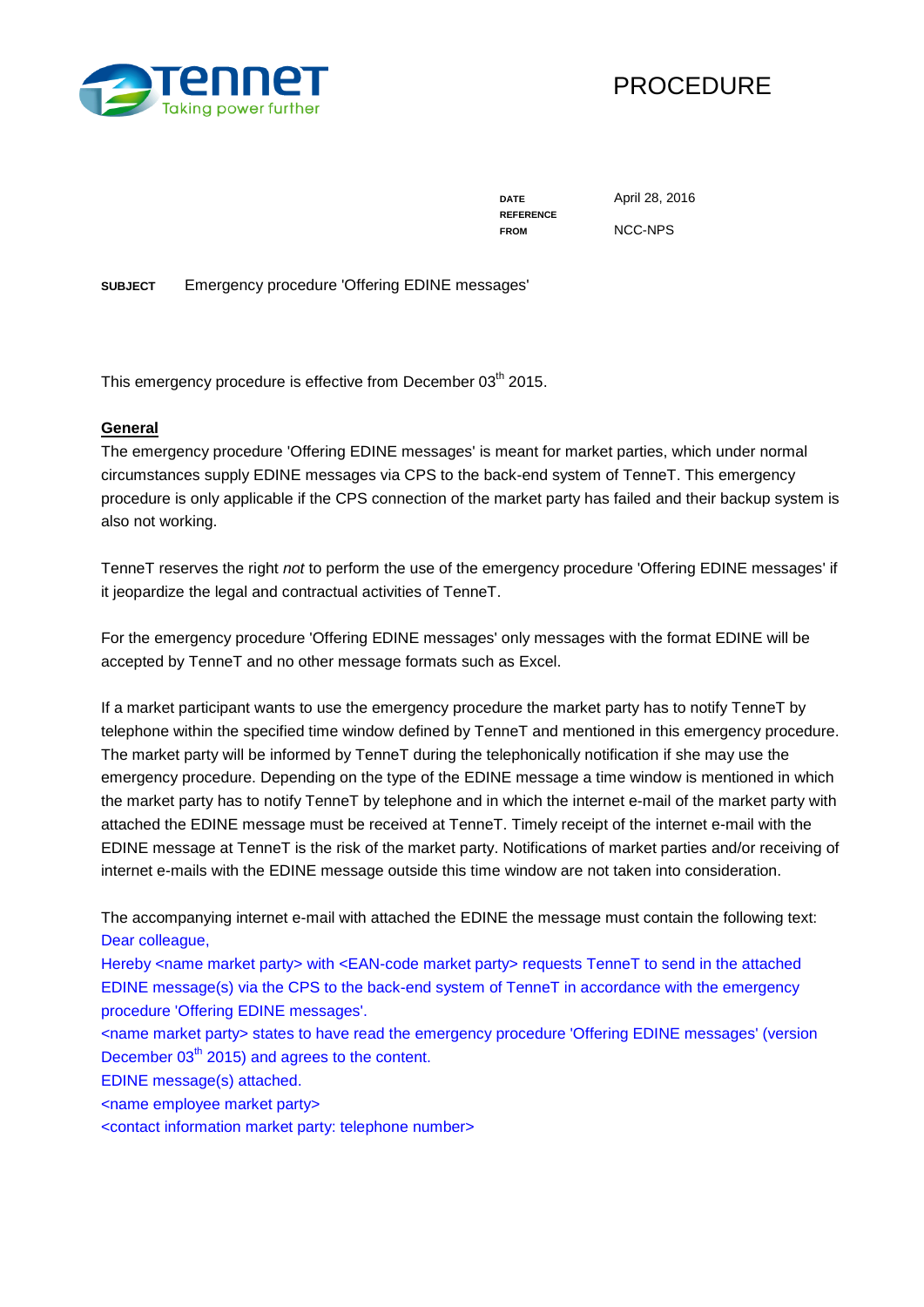

TenneT TSO B.V. **DATE** April 28, 2016 **PAGE** 2 of 5

The text of the accompanying email is also written down in the attached Microsoft Office Outlook 2010 template.



Request use of emergency procedure 'Offering EDINE messages'.msg

Only EDINE messages that relate to the period for which the gate closure applies will be processed by TenneT. The time window closes at least 15 minutes before the gate closure for that EDINE message. The other EDINE messages, which do not relate to the period for which the gate closure applies and therefore can be sent after the gate closure will not be considered. For these EDINE messages, the market party will have the time to let its IT-service restore the connection to the CPS or repair the backup system until the next gate closure.

If TenneT has sent in the EDINE message of the market party via her mail system and CPS to the back-end system of TenneT the market party receives hereof a confirmation via the CPS. The market participant receives a EDINE message back as if the market party herself has submitted the EDINE message. Because the CPS connection of the market party does not work TenneT will reply the internet email of the market party with the status of the sent in EDINE message.

TenneT is not responsible or liable for the (in)correctness of the content of the EDINE messages nor for the resulting consequences after sending in the EDINE messages by TenneT via the CPS to the back-end system of TenneT. TenneT only has an obligation regarding the timeliness of submitting the EDINE messages before the gate closure of the relevant EDINE messages providing that the EDINE messages received at TenneT within the specified time window.

TenneT monitors the use of the emergency procedure. In case of frequent use of the emergency procedure by a market party TenneT will contact this market party. Denial of use of the emergency procedure 'Offering EDINE messages' is one of the possible measures.

# **Specifically per EDINE message under normal conditions and gate closures**

- **E-programs regarding year and month nominations cross border (import / export)**
	- Date of execution E-program is day D;
	- Gate closure sending in E-program regarding year and month nominations: day D-1 08h30;
	- Time window to notify TenneT by telephone for the use of the emergency procedure and to receive the internet e-mail with the EDINE message for the emergency procedure: Day D-1 08h00 – 08h15;
	- To notify emergency procedure at TenneT Operational Planning: +31 26 373 1730;
	- Internet e-mail address of TenneT for receiving internet e-mail with EDINE message: tennet-operational-planning@tennet.eu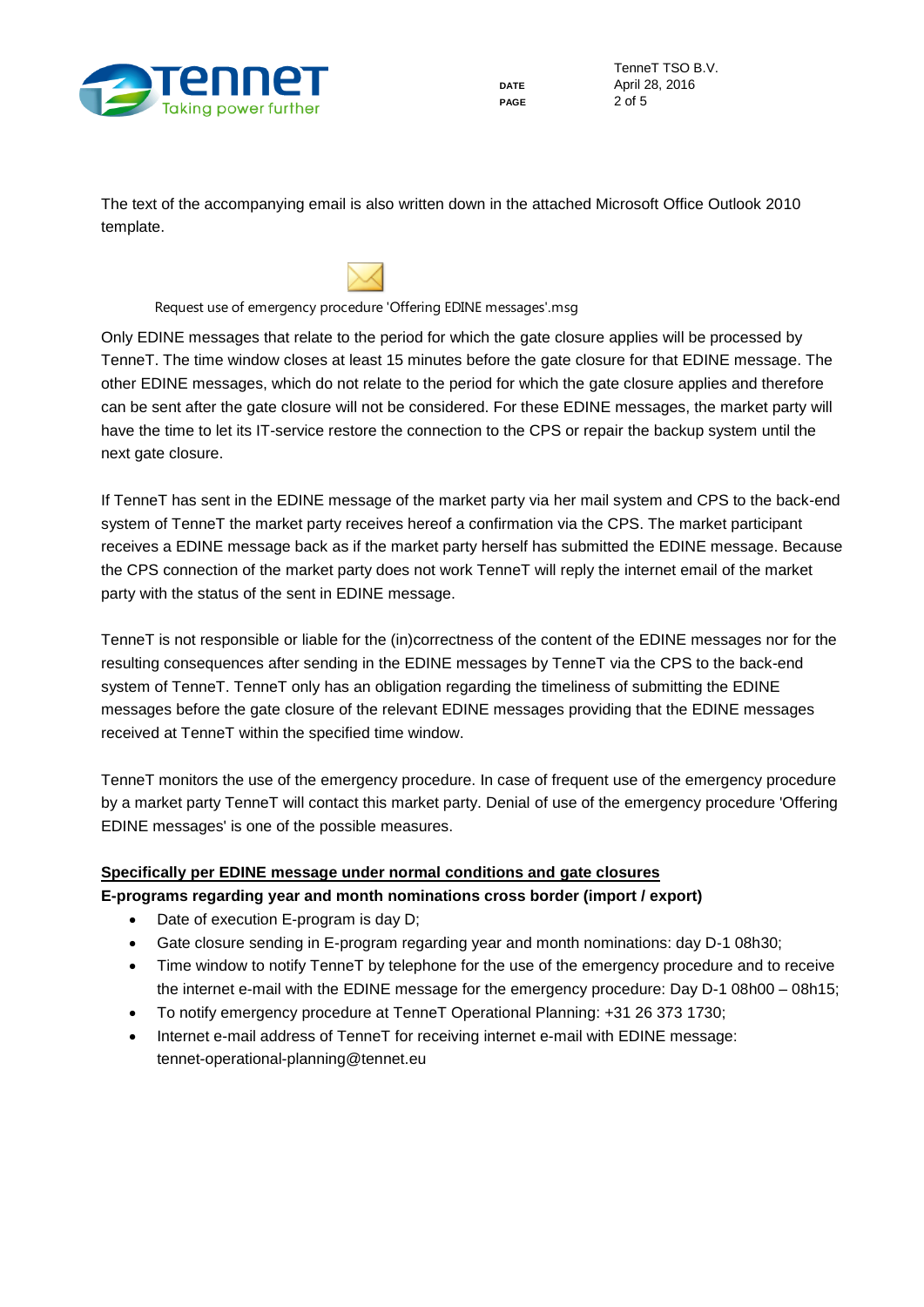

## **E-programs regarding day nominations cross border (import / export)**

- Date of execution E-program is day D;
- Gate closure sending in E-program regarding day nominations: day D-1 14h00;
- Time window to notify TenneT by telephone for the use of the emergency procedure and to receive the internet e-mail with the EDINE message for the emergency procedure: Day D-1 12h30 – 13h45;
- To notify emergency procedure at TenneT Operational Planning: +31 26 373 1730;
- Internet e-mail address of TenneT for receiving internet e-mail with EDINE message: tennet-operational-planning@tennet.eu

#### **E-programs regarding domestic trade**

- Date of execution E-program is day D;
- Gate closure sending in E-program regarding domestic trade: day D-1 14h00;
- Time window to notify TenneT by telephone for the use of the emergency procedure and to receive the internet e-mail with the EDINE message for the emergency procedure: Day D-1 12h30 – time of authorisation of E-programs (fiat);
- To notify emergency procedure at TenneT Operational Planning: +31 26 373 1730;
- Internet e-mail address of TenneT for receiving internet e-mail with EDINE message: tennet-operational-planning@tennet.eu
- An EDINE message for sending in after gate closure sending in E program needs a request number to be taken into consideration by the back-end system of TenneT. The request number must be obtained at TenneT;
- After having identified internal and external consistency of the EDINE message TenneT accepts no modification of the submitted EDINE message from start external consistency check (14:05) until the time that the communication problems of the market party are resolved.

#### **E-programs ex-post regarding domestic trade and Single Sided Transactions (SST) ex-post**

- Date of execution E-program and Single Sided Transactions (SST) is day D;
- Gate closure sending in E-program ex-post regarding domestic trade and Single Sided Transactions (SST) ex-post: day D+1 10h00;
- Time window to notify TenneT by telephone for the use of the emergency procedure and to receive the internet e-mail with the EDINE message for the emergency procedure: Day D+1 08h00 – 09h45;
- To notify emergency procedure at TenneT Operational Planning: +31 26 373 1730;
- Internet e-mail address of TenneT for receiving internet e-mail with EDINE message: tennet-operational-planning@tennet.eu

#### **Transmission forecast (T-prognoses)**

- Date of execution T-prognoses is day D;
- Gate closure sending in T-prognoses: day D-1 14h45;
- Time window to notify TenneT by telephone for the use of the emergency procedure and to receive the internet e-mail with the EDINE message for the emergency procedure: Day D-1 13h30 – 14h30;
- To notify emergency procedure at TenneT Operational Planning: +31 26 373 1730;
- Internet e-mail address of TenneT for receiving internet e-mail with EDINE message: tennet-operational-planning@tennet.eu
- After having identified internal consistency of the EDINE message TenneT accepts no modification of the submitted EDINE message until the time that the communication problems of the market party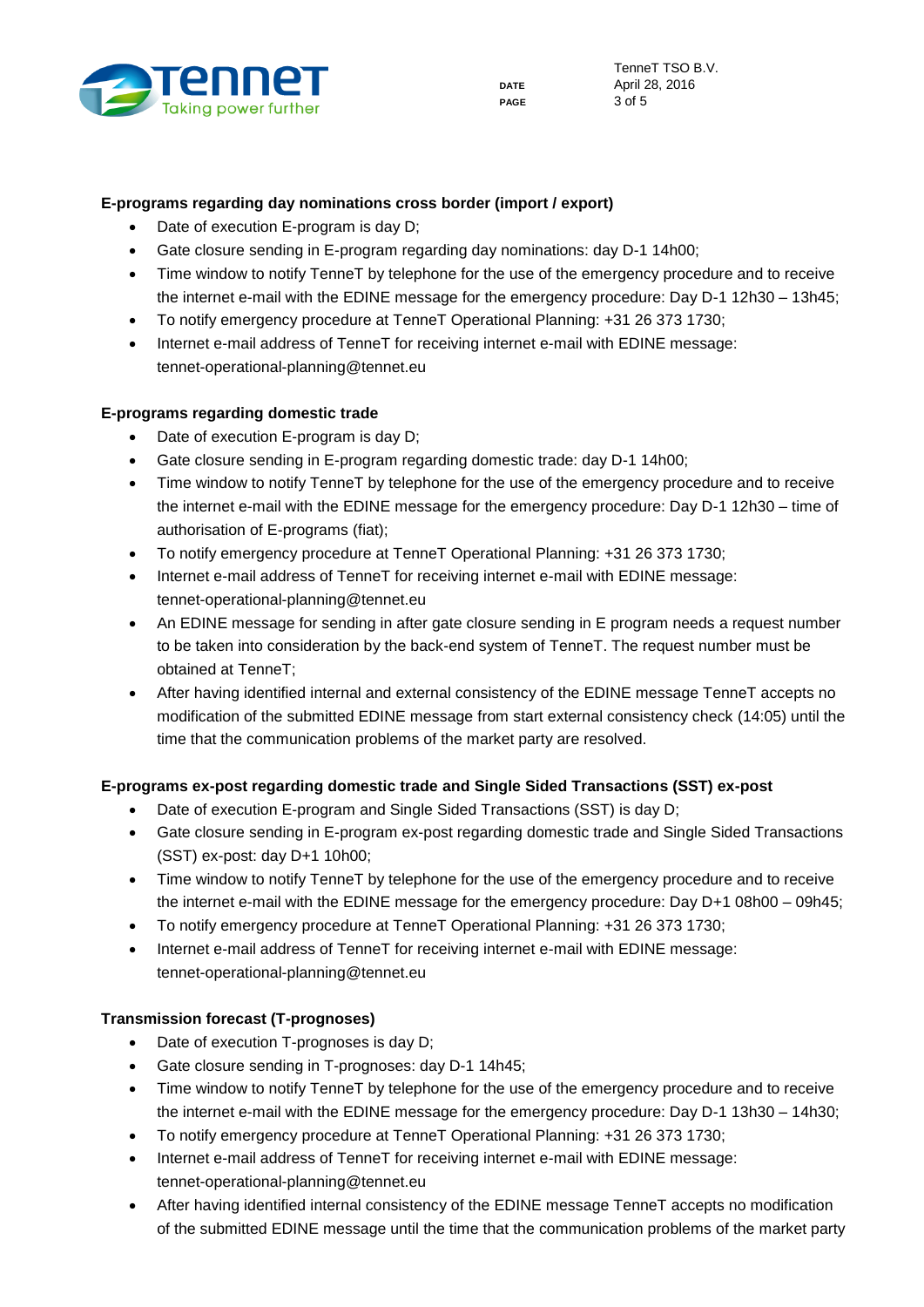

are resolved.

### **Bids regulating and reserve power and bids reserve power other purposes**

- Date of execution bids is day D;
- Gate closure sending in bids: day D-1 16h00;
- Time window to notify TenneT by telephone for the use of the emergency procedure and to receive the internet e-mail with the EDINE message for the emergency procedure: Day D-1 14h30 – 15h45;
- To notify emergency procedure at TenneT Operational Planning: +31 26 373 1730;
- Internet e-mail address of TenneT for receiving internet e-mail with EDINE message: tennet-operational-planning@tennet.eu
- After having identified internal consistency of the EDINE message TenneT accepts no modification of the submitted EDINE message until the time that the communication problems of the market party are resolved.

### **Measured values (allocation)**

- Date of execution measured values is day D;
- Gate closure sending in measured values: day D+10 working days 24h00;
- Time window to notify TenneT by telephone for the use of the emergency procedure and to receive the internet e-mail with the EDINE message for the emergency procedure: Day D+10 working days 09h30 – 16h00;
- To notify emergency procedure at TenneT Customer Care Center: +31 26 373 1717;
- Internet e-mail address of TenneT for receiving internet e-mail with EDINE message: operationalsettlement@tennet.eu
- After having identified internal consistency of the EDINE message TenneT accepts no modification of the submitted EDINE message until the time that the communication problems of the market party are resolved;
- The following measures will be implemented to avoid that TenneT receives other measured values than the grid administrator or measurement officer intended to submit:
	- After the data has been processed via the CPS into the back-end system, TenneT will prepare, only for a grid administrator, a summary of totals (per Programme Responsible Party) of the relevant grid administrator or measurement officer;
	- This summary is sent to the grid administrator or measurement officer in question by internet e-mail with the request to sign for approval and to return a signed copy back to TenneT by fax or internet e-mail (scanned);
	- The signed copy represents the grid administrator or measurement officer's confirmation to TenneT that the correct measured values have been entered into the back-end system.